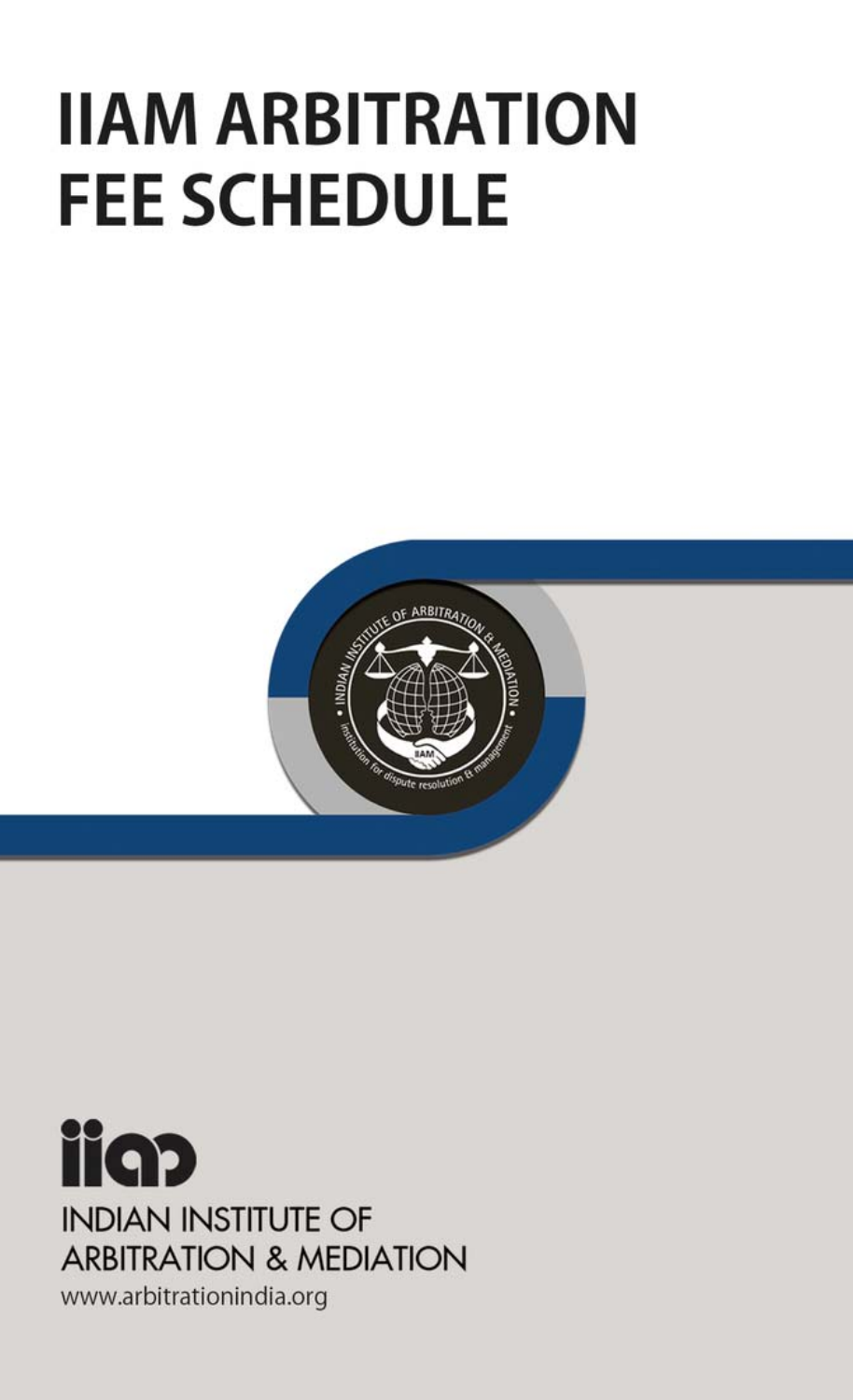



# **IIAM ARBITRATION FEE SCHEDULE**

(With effect from 01 May 2022)

| Appendix-1 | <b>Domestic Arbitration</b><br>(For Claims more than INR 5 lakhs)             |    |
|------------|-------------------------------------------------------------------------------|----|
| Appendix-2 | <b>Small Cause Domestic Arbitration</b><br>(For Claims less than INR 5 lakhs) | 5  |
| Appendix-3 | <b>International Arbitration</b>                                              |    |
| Appendix-4 | Miscellaneous                                                                 | 11 |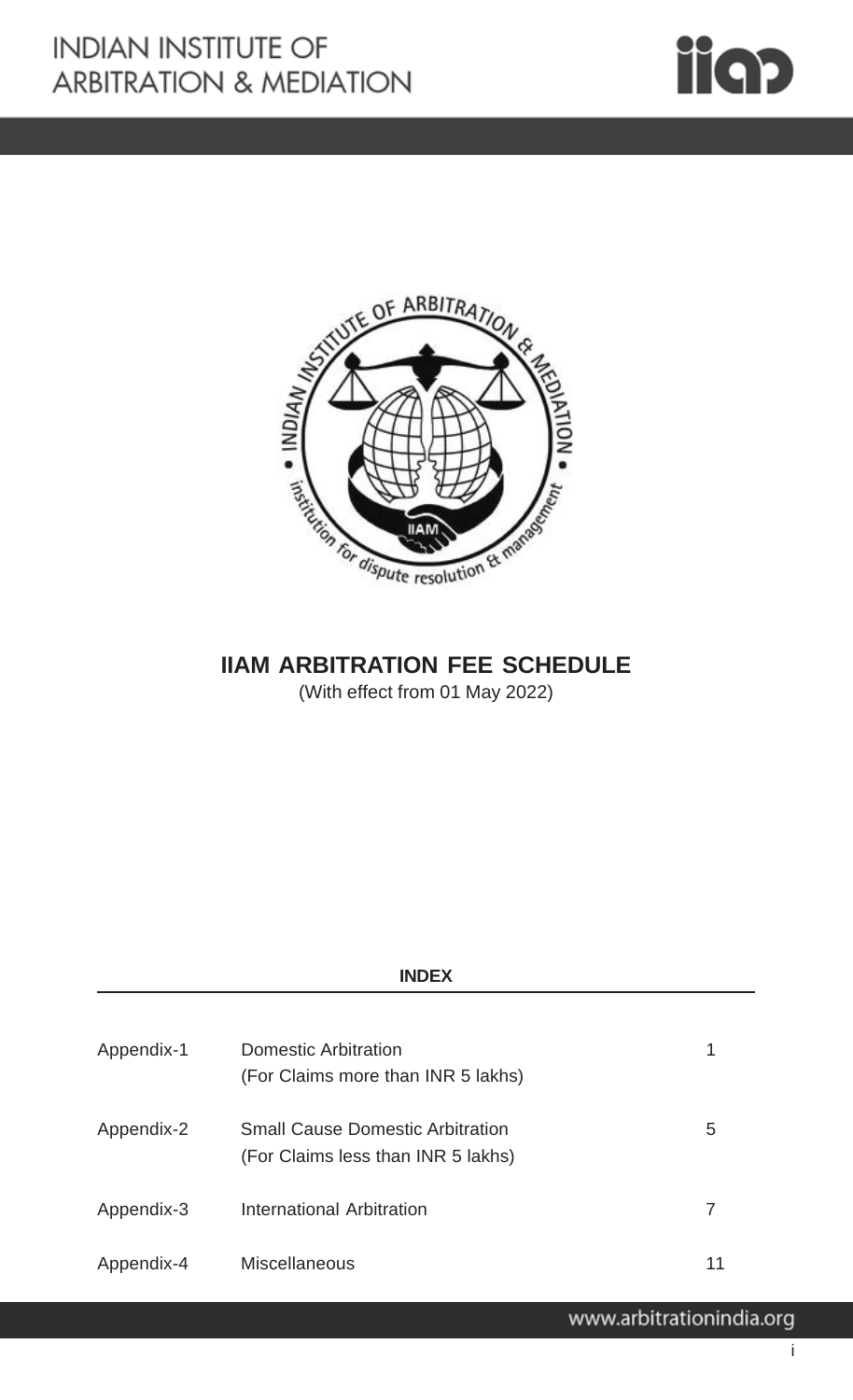

# **IIAM ARBITRATION FEE SCHEDULE**

(With effect from 01 May 2022)

**Appendix – 1**

# **DOMESTIC ARBITRATION** *(For Claims more than INR 5 lakhs)*

#### **REGISTRATION CHARGES**

| Arbitration:                                    | INR 5000.00 |
|-------------------------------------------------|-------------|
| Consultation / Orientation Fee:<br>(If availed) | INR 2500.00 |
| <b>Filing of Applications:</b>                  |             |
| <b>Emergency Arbitrator:</b>                    | INR 2500.00 |
| AMA Procedure:                                  | INR 2500.00 |
| Interpretation, correction or                   |             |
| additional Award:                               | INR 3500.00 |
| Scrutiny of Award:                              | INR 3500.00 |

#### **ARBITRAL TRIBUNAL FEE**

(Per Arbitrator)

| <b>Quantum of Claim</b>   | <b>Arbitrator Fee</b>                                                                     |
|---------------------------|-------------------------------------------------------------------------------------------|
| (In Indian Rupees)        | (In Indian Rupees)                                                                        |
| From 5,00,001.00          | 30,000.00                                                                                 |
| to 25,00,000.00           | Plus 3000.00 per one lakh or part thereof                                                 |
| From 25,00,001.00         | 90,000.00                                                                                 |
| to 1,00,00,000.00         | Plus 2000.00 per one lakh or part thereof                                                 |
| From 1,00,00,001.00       | 2,40,000.00                                                                               |
| to 10,00,00,000.00        | Plus 500.00 per one lakh or part thereof                                                  |
| From 10,00,00,001.00      | 6,90,000.00                                                                               |
| to 25,00,00,000.00        | Plus 200.00 per one lakh or part thereof                                                  |
| More than 25,00,00,000.00 | 9,90,000.00<br>Plus 125.00 per one lakh or part thereof<br>with a ceiling of 20,00,000.00 |

\* In case the Arbitral Tribunal is a Sole Arbitrator, he will be entitled to an additional 20% of the above Fee schedule

\* In case of Fast Track Arbitration, the fee will be 80% of the above Fee schedule

\* For disputes which cannot be quantified, the fee will be finalised by IIAM based on the facts

\* For Payment Schedule, see below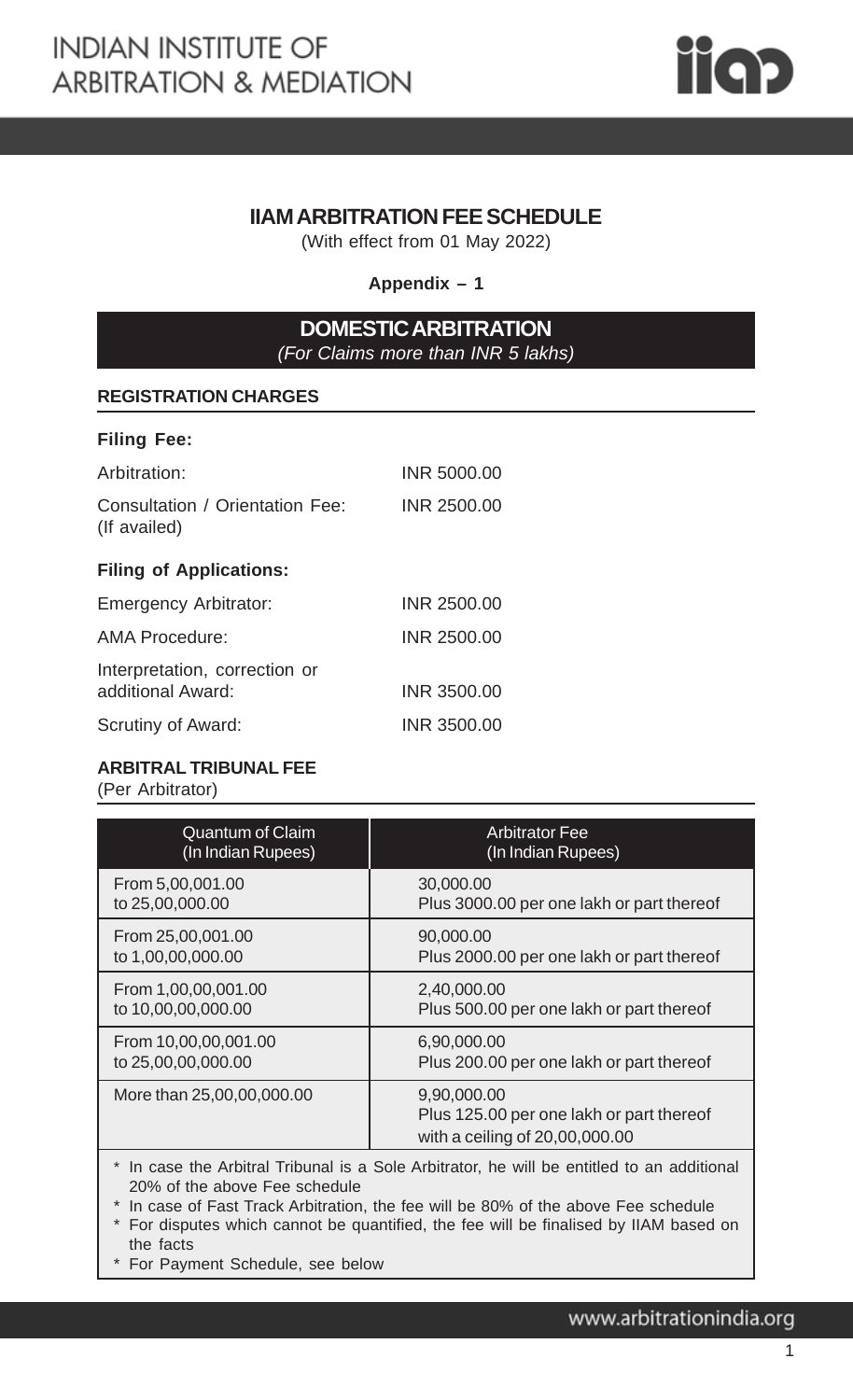

## **Additional Fees for the Arbitral Tribunal:**

(Per Arbitrator)

| FEES FOR INTERPRETATION, CORRECTION OR ADDITIONAL AWARD: |                                             |  |
|----------------------------------------------------------|---------------------------------------------|--|
| <b>Quantum of Claim</b><br>(In Indian Rupees)            | <b>Arbitrator Fee</b><br>(In Indian Rupees) |  |
| Up to 25,00,000.00                                       | 10,000.00                                   |  |
| From 25,00,001.00 to 1,00,00,000.00                      | 25,000.00                                   |  |
| More than 1,00,00,000.00                                 | 50,000.00                                   |  |

| <b>SCRUTINY FEES:</b>               |                    |
|-------------------------------------|--------------------|
| <b>Quantum of Claim</b>             | Member Fee         |
| (In Indian Rupees)                  | (In Indian Rupees) |
| Up to 25,00,000.00                  | 15,000.00          |
| From 25,00,001.00 to 1,00,00,000.00 | 25,000.00          |
| More than 1,00,00,000.00            | 50,000.00          |

#### **Emergency Arbitrator Fees:**

(Emergency & AMA Procedure)

| <b>Quantum of Claim</b>             | <b>Arbitrator Fee</b>                                                                 |
|-------------------------------------|---------------------------------------------------------------------------------------|
| (In Indian Rupees)                  | (In Indian Rupees)                                                                    |
| Up to 25,00,000.00                  | 15,000.00                                                                             |
| From 25,00,001.00 to 1,00,00,000.00 | 25,000.00                                                                             |
| More than 1,00,00,000.00            | 50,000.00                                                                             |
| $\star$                             | For disputes which cannot be quantified the fee will be finalised by UAM based on the |

For disputes which cannot be quantified, the fee will be finalised by IIAM based on the facts

For Payment Schedule, see below

#### **Travel, Boarding & Lodging for Arbitrators:**

| <b>Local Sitting</b>      | Travelling allowance of INR 1000.00 per sitting.                                                                                                                                                                                                                                                                                                                                                                                            |
|---------------------------|---------------------------------------------------------------------------------------------------------------------------------------------------------------------------------------------------------------------------------------------------------------------------------------------------------------------------------------------------------------------------------------------------------------------------------------------|
| <b>Outstation Sitting</b> | Actuals by Air, Rail or Car, plus out-of-pocket expenses at<br>actuals for boarding, lodging and local transport subject to<br>maximum of INR 10,000.00 per day in Metropolitan cities and<br>INR 7500.00 per day in other cities. An arbitrator who makes<br>his own arrangements for boarding, lodging, local transport<br>etc. may be paid out of pocket expenses at the rate of INR<br>5000.00 per day, without production of vouchers. |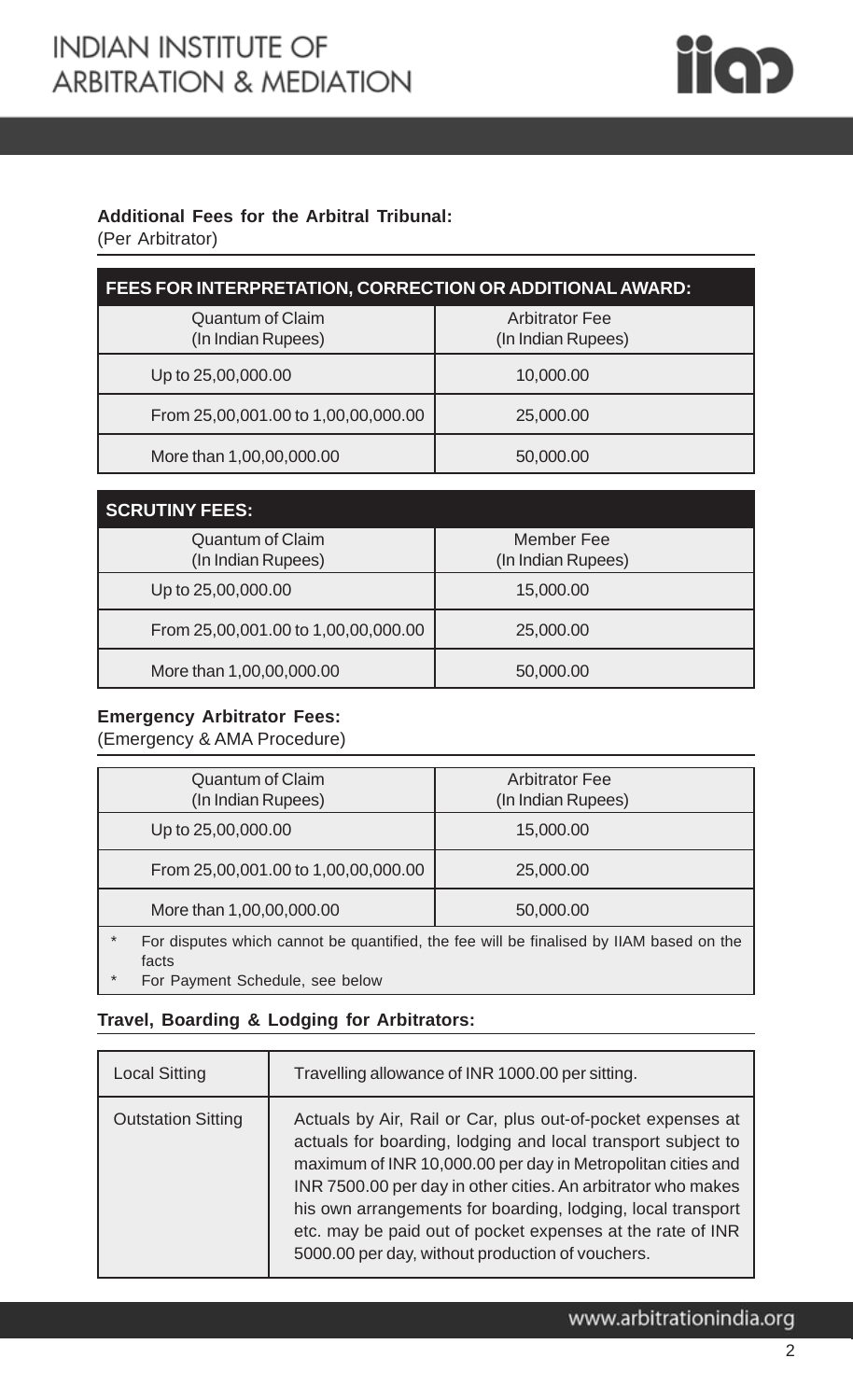

#### **IIAM ADMINISTRATIVE FEE:**

| <b>Quantum of Claim</b>                                                                          | Administrative Fee                                                                       |
|--------------------------------------------------------------------------------------------------|------------------------------------------------------------------------------------------|
| (In Indian Rupees)                                                                               | (In Indian Rupees)                                                                       |
| From 5,00,001.00                                                                                 | 15,000.00                                                                                |
| to 25,00,000.00                                                                                  | Plus 1250.00 per one lakh or part thereof                                                |
| From 25,00,001.00                                                                                | 40,000.00                                                                                |
| to 1,00,00,000.00                                                                                | Plus 750.00 per one lakh or part thereof                                                 |
| From 1,00,00,001.00                                                                              | 96,250.00                                                                                |
| to 10,00,00,000.00                                                                               | Plus 200.00 per one lakh or part thereof                                                 |
| From 10,00,00,001.00                                                                             | 2,76,250.00                                                                              |
| to 25,00,00,000.00                                                                               | Plus 125.00 per one lakh or part thereof                                                 |
| More than 25,00,00,000.00                                                                        | 4,63,475.00<br>Plus 75.00 per one lakh or part thereof<br>with a ceiling of 10,00,000.00 |
| For disputes which cannot be quantified, the fee will be finalised by IIAM based on<br>the facts |                                                                                          |

\* For Payment Schedule, see below

#### **Emergency Arbitration Administrative Fees:**

(Emergency & AMA Procedure)

| <b>Quantum of Claim</b>                                                                                    | Administrative Fee |
|------------------------------------------------------------------------------------------------------------|--------------------|
| (In Indian Rupees)                                                                                         | (In Indian Rupees) |
| Up to 25,00,000.00                                                                                         | 5000.00            |
| From 25,00,001.00 to 1,00,00,000.00                                                                        | 7500.00            |
| More than 1,00,00,000.00                                                                                   | 15,000.00          |
| $\ast$<br>For disputes which cannot be quantified, the fee will be finalised by IIAM based on the<br>facts |                    |

For Payment Schedule, see below

#### **FEE PAYMENT SCHEDULE**

#### **Registration Charges:**

Filing fee to be paid by the Claimant on filing of Notice of Arbitration or application.

Consultation/Orientation fee (if availed) to be paid by the Party at the time of taking appointment.

Application filing fee to be paid by the party making the application.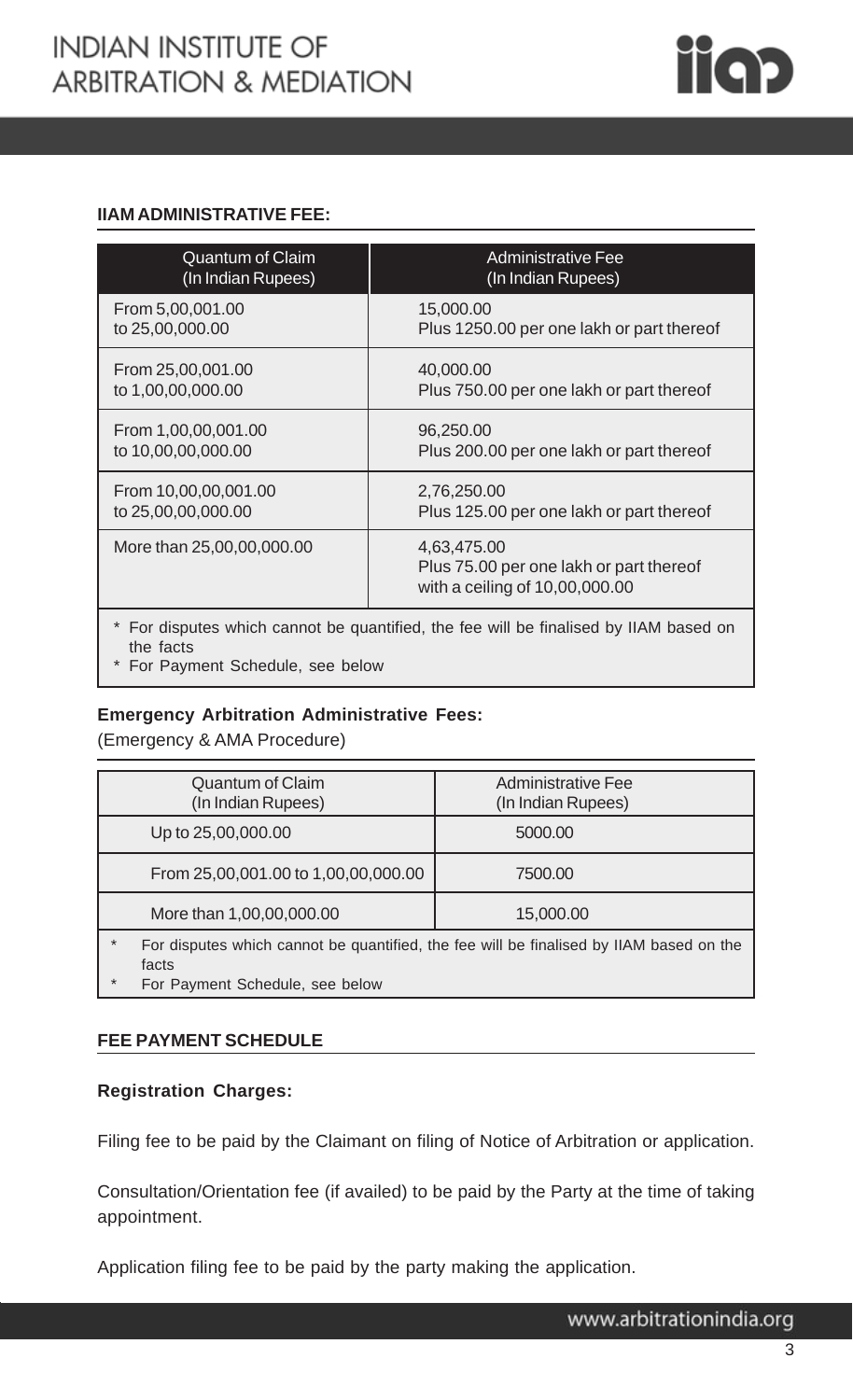

#### **Arbitral Tribunal & Administrative Fee:**

- 25% To be deposited by the Claimant at the time of filing the Claim statement. 25% To be deposited by the respondent at the time of filing the Response or Statement of Defense. 30% To be deposited by the Parties [Claimant and Respondent(s)] equally
- within 10 days of the completion of pleadings.
- 20% To be deposited by the Parties [Claimant and Respondent(s)] equally before the hearing date.
- Balance To be deposited by the Parties [Claimant and Respondent(s)] within 10 days after the matter is reserved for award.

In case of emergency arbitration, the entire fee to be deposited by the Party making the application at the time of filing the application.

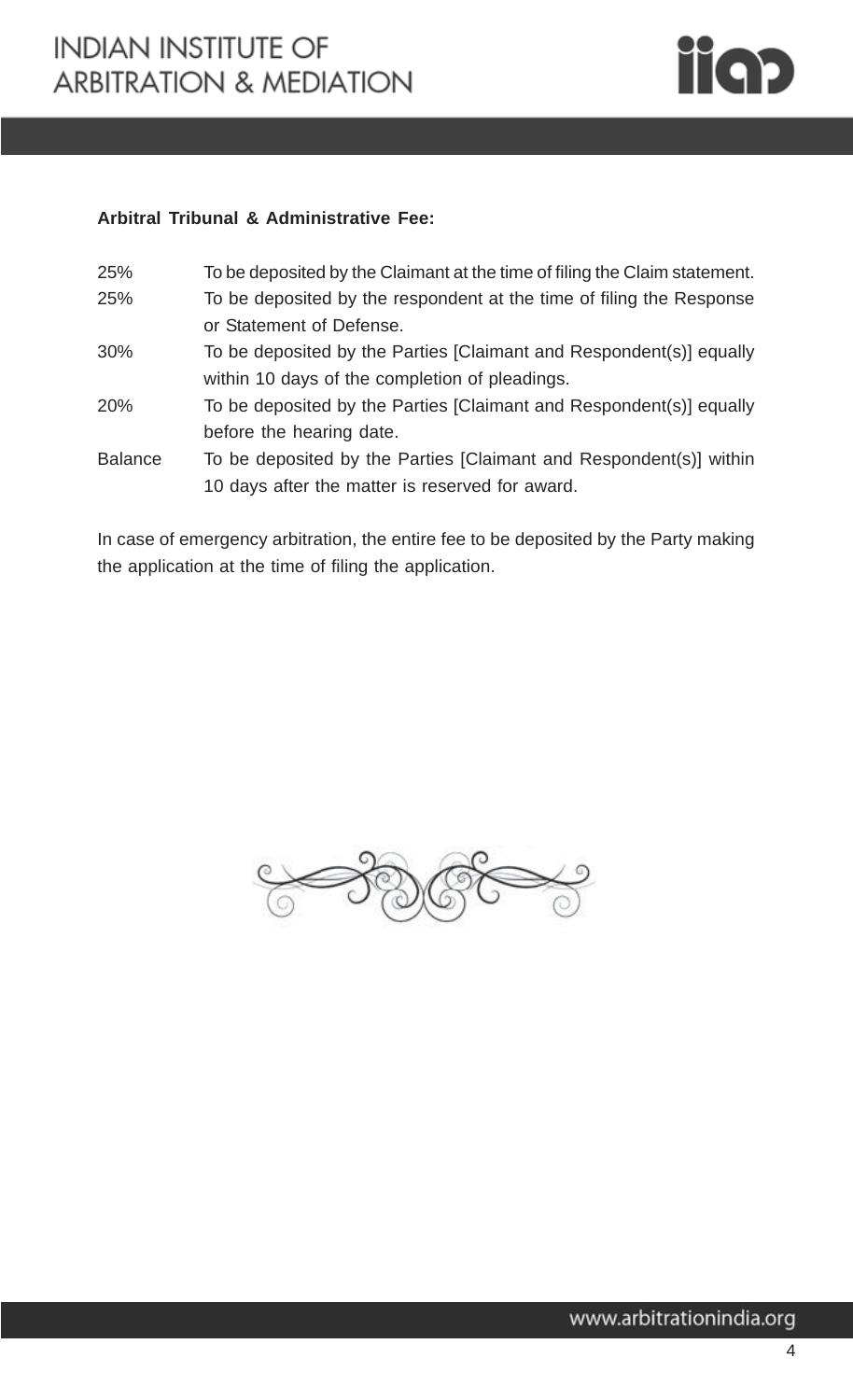

#### **Appendix – 2**

# **SMALL CAUSE DOMESTIC ARBITRATION** *(For Claims less than INR 5 lakhs)*

#### **REGISTRATION CHARGES**

#### **Filing Fee:**

| Arbitration:                                       | INR 2500.00 |
|----------------------------------------------------|-------------|
| Consultation / Orientation Fee:<br>(If availed)    | INR 2000.00 |
| <b>Filing of Applications:</b>                     |             |
| <b>Emergency Arbitrator:</b>                       | INR 1750.00 |
| <b>AMA Procedure:</b>                              | INR 1750.00 |
| Interpretation, correction or<br>additional Award: | INR 2500.00 |
| Scrutiny of Award:                                 | INR 2500.00 |

#### **ARBITRAL TRIBUNAL FEE**

(Per Arbitrator)

| Quantum of Claim<br>(In Indian Rupees)                                                                                                                                                                                                                                                                 | <b>Arbitrator Fee</b><br>(In Indian Rupees) |
|--------------------------------------------------------------------------------------------------------------------------------------------------------------------------------------------------------------------------------------------------------------------------------------------------------|---------------------------------------------|
| upto 3,00,000.00                                                                                                                                                                                                                                                                                       | 20,000.00                                   |
| From 3,00,001.00<br>to 5,00,000.00                                                                                                                                                                                                                                                                     | 30,000.00                                   |
| * In case the Arbitral Tribunal is a Sole Arbitrator, he will be entitled to an additional<br>20% of the above Fee schedule<br>In case of Fast Track Arbitration, the fee will be 80% of the above Fee schedule<br>For disputes which cannot be quantified, the fee will be finalised by IIAM based on |                                             |

the facts

\* For Payment Schedule, see below

#### **Additional Fees for the Arbitral Tribunal:** (Per Arbitrator)

Interpretation, correction or additional Award: INR 5000.00

Scrutiny Fees: (Per Member) INR 7500.00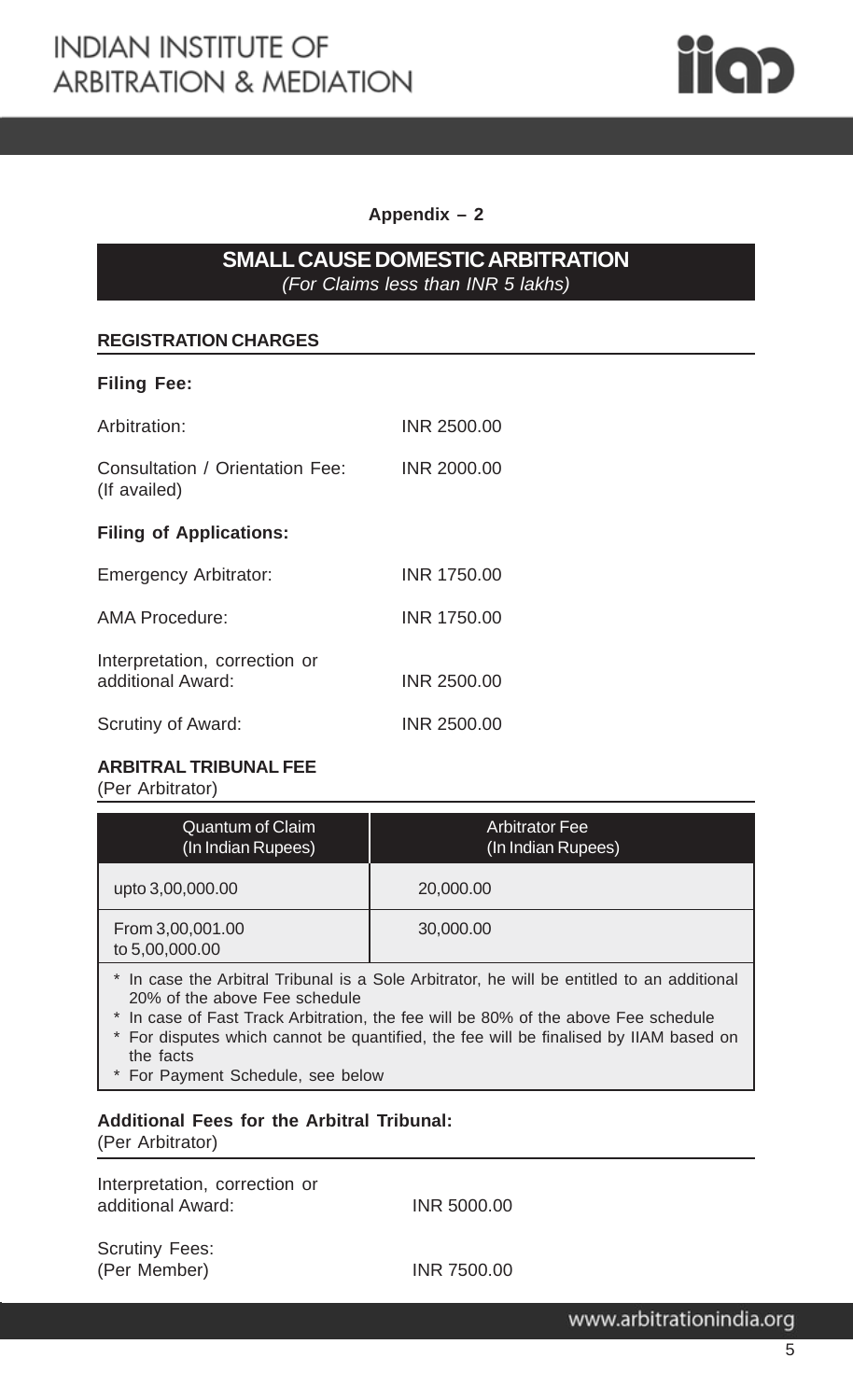

#### **Emergency Arbitrator Fees:** (Emergency & AMA Procedure) INR 7500.00

#### **Travel allowance for Arbitrators:**

Local Sitting: INR 500.00 per sitting

#### **IIAM ADMINISTRATIVE FEE**

| Quantum of Claim<br>(In Indian Rupees)                                                             | <b>Administrative Fee</b><br>(In Indian Rupees) |
|----------------------------------------------------------------------------------------------------|-------------------------------------------------|
| upto 3,00,000.00                                                                                   | 10,000.00                                       |
| From 3,00,001.00<br>to 5,00,000.00                                                                 | 15,000.00                                       |
| * For disputes which cannot be quantified, the fee will be finalised by IIAM based on<br>the facts |                                                 |

For payment schedule, see below

#### **Emergency Arbitration Administrative Fees:**

(Emergency & AMA Procedure) INR 2500.00

#### **FEE PAYMENT SCHEDULE**

#### **Registration Charges:**

Filing fee to be paid by the Claimant on filing of Notice of Arbitration or application.

Consultation/Orientation fee (if availed) to be paid by the Party at the time of taking appointment.

Application filing fee to be paid by the party making the application.

#### **Arbitral Tribunal & Administrative Fee:**

- 25% To be deposited by the Claimant at the time of filing the Claim statement.
- 25% To be deposited by the respondent at the time of filing the Response or Statement of Defense.
- 30% To be deposited by the Parties [Claimant and Respondent(s)] equally within 10 days of the completion of pleadings.
- 20% To be deposited by the Parties [Claimant and Respondent(s)] equally before the hearing date.
- Balance To be deposited by the Parties [Claimant and Respondent(s)] within 10 days after the matter is reserved for award.

In case of emergency arbitration, the entire fee to be deposited by the Party making the application at the time of filing the application.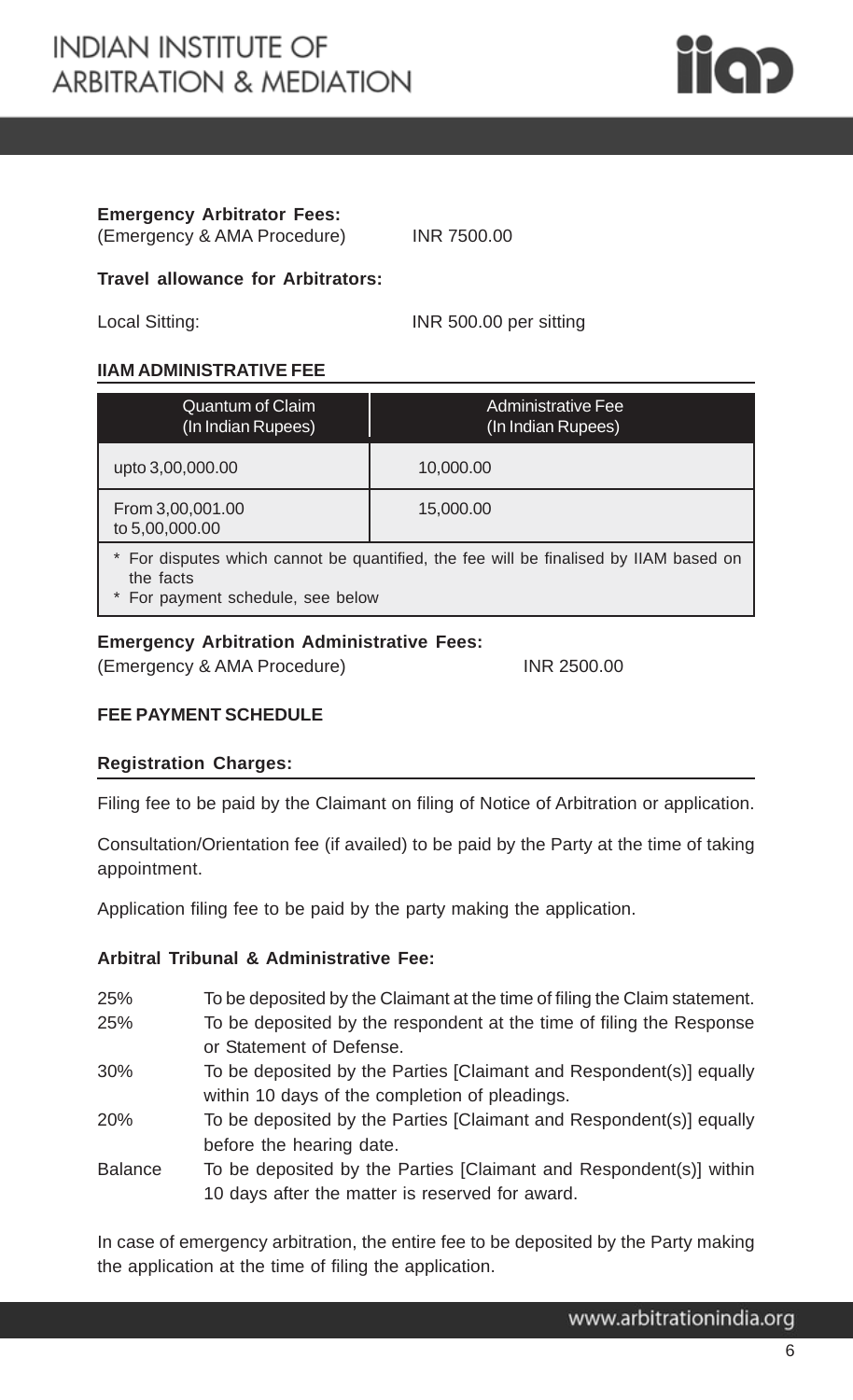

#### **Appendix – 3**

# **INTERNATIONAL ARBITRATION**

IIAM International Arbitration is conducted as per the APCAM Arbitration Rules and the fee will be under the APCAM Arbitration Fee Schedule, which is available at https://apcam.asia/arbitration-rules/#schedule7.

#### **REGISTRATION CHARGES**

| <b>Filing Fee</b>                               |          |
|-------------------------------------------------|----------|
| Arbitration:                                    | €1000.00 |
| <b>Filing of Applications</b>                   |          |
| <b>AMA Procedure:</b>                           | €250.00  |
| <b>Emergency Arbitrator:</b>                    | €250.00  |
| Interpretation, correction or additional Award: | €350.00  |
| Scrutiny of Award:                              | €350.00  |
| Miscellaneous applications:                     | €100.00  |
|                                                 |          |

#### **ARBITRAL TRIBUNAL FEE**

(Per Arbitrator)

| Quantum of Claim<br>(In Euro)         | <b>Arbitrator Fee</b><br>(In Euro)             | Arbitrator<br>Category |
|---------------------------------------|------------------------------------------------|------------------------|
|                                       | 2500.00                                        | <b>AAA</b>             |
| Up to 50,000.00                       | 3500.00                                        | <b>ACA</b>             |
|                                       | 4500.00                                        | <b>AICA</b>            |
|                                       | 2500.00 Plus 2% excess of 50,000.00            | <b>AAA</b>             |
| From 50,001.00<br>to 500,000.00       | 3500.00 Plus 3% excess of 50,000.00            | <b>ACA</b>             |
|                                       | 4500.00 Plus 4% excess of 50,000.00            | <b>AICA</b>            |
| From 500,001.00<br>to 1,000,000.00    | 11,500.00 Plus 1% excess of<br>500,000.00      | <b>AAA</b>             |
|                                       | 17,000.00 Plus 1.5% excess of<br>500,000.00    | <b>ACA</b>             |
|                                       | 22,500.00 Plus 2% excess of<br>500,000.00      | <b>AICA</b>            |
| From 5,000,001.00<br>to 10,000,000.00 | 44,500.00 Plus 0.2% excess of<br>5,000,000.00  | <b>ACA</b>             |
|                                       | 62,500.00 Plus 0.25% excess of<br>5,000,000.00 | <b>AICA</b>            |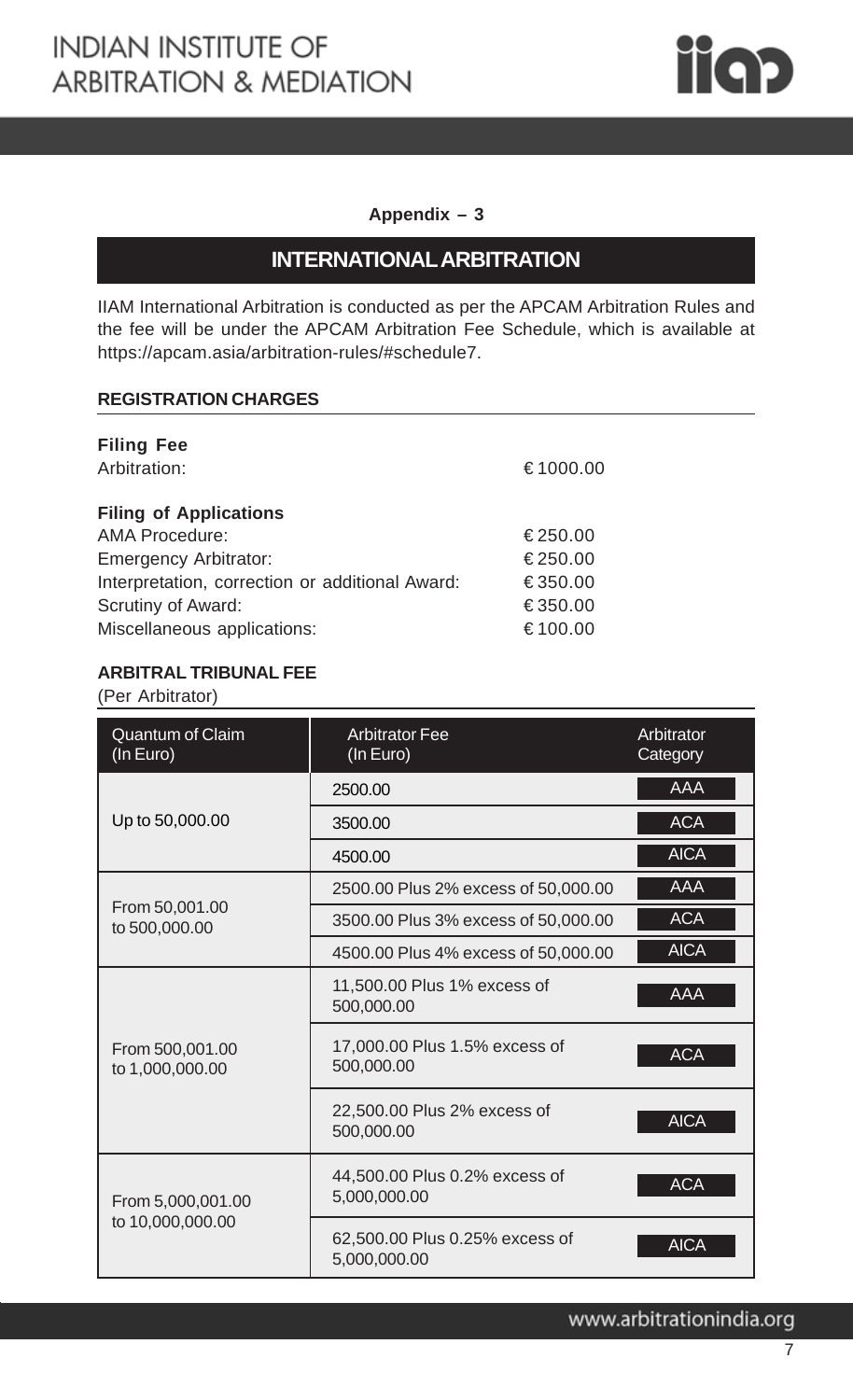# **INDIAN INSTITUTE OF ARBITRATION & MEDIATION**



| <b>Quantum of Claim</b><br>(In Euro) | <b>Arbitrator Fee</b><br>(In Euro)                                                                                                                                                                               | Arbitrator<br>Category |
|--------------------------------------|------------------------------------------------------------------------------------------------------------------------------------------------------------------------------------------------------------------|------------------------|
| More than<br>10,000,000.00           | 54,500.00 Plus 0.05% excess of<br>10,000,000.00 with a ceiling of<br>100,000.00                                                                                                                                  | <b>ACA</b>             |
|                                      | 75,000.00 Plus 0.075% excess of<br>10,000,000.00 with a ceiling of<br>150,000.00                                                                                                                                 | <b>AICA</b>            |
| $\bullet$                            | In case the Arbitral Tribunal is a Sole Arbitrator, she/he will be entitled to an<br>additional 15% of the above Fee schedule<br>In case of East Track Arbitration the fee will be 75%, of the above Easephodule |                        |

- In case of Fast Track Arbitration, the fee will be75% of the above Fee schedule
- For disputes which cannot be quantified, the fee will be finalised by APCAM based on the facts
- As per Rule 23(2) parties and the tribunal are free to agree on different fees
- For Payment Schedule, see below

#### **Additional Fees for the Arbitral Tribunal**

(Per Arbitrator)

#### **Interpretation, correction or additional Award**

| Up to €50,000.00:                    | €750.00  |
|--------------------------------------|----------|
| From €50,001.00 to €1,000,000.00:    | €1250.00 |
| More than €1,000,000.00:             | €2500.00 |
| <b>Scrutiny Fees</b><br>(Per Member) |          |
| Up to €50,000.00:                    | €1000.00 |
| From €50,001.00 to €1,000,000.00:    | €1500.00 |

More than € 1,000,000.00: € 2500.00

#### **Emergency Arbitrator Fees**

(Emergency & AMA Procedure)

| <b>Quantum of Claim</b><br>(In Euro) | <b>Arbitrator Fee</b><br>(In Euro) | Arbitrator<br>Category |
|--------------------------------------|------------------------------------|------------------------|
| Up to 50,000.00                      | 1000.00                            | <b>ACA</b>             |
|                                      | 1250.00                            | <b>AICA</b>            |
| From 50,001.00 to 1,000,000.00       | 1750.00                            | <b>ACA</b>             |
|                                      | 2250.00                            | <b>AICA</b>            |
| More than 1,000,000.00               | 3000.00                            | <b>ACA</b>             |
|                                      | 1250.00                            | <b>AICA</b>            |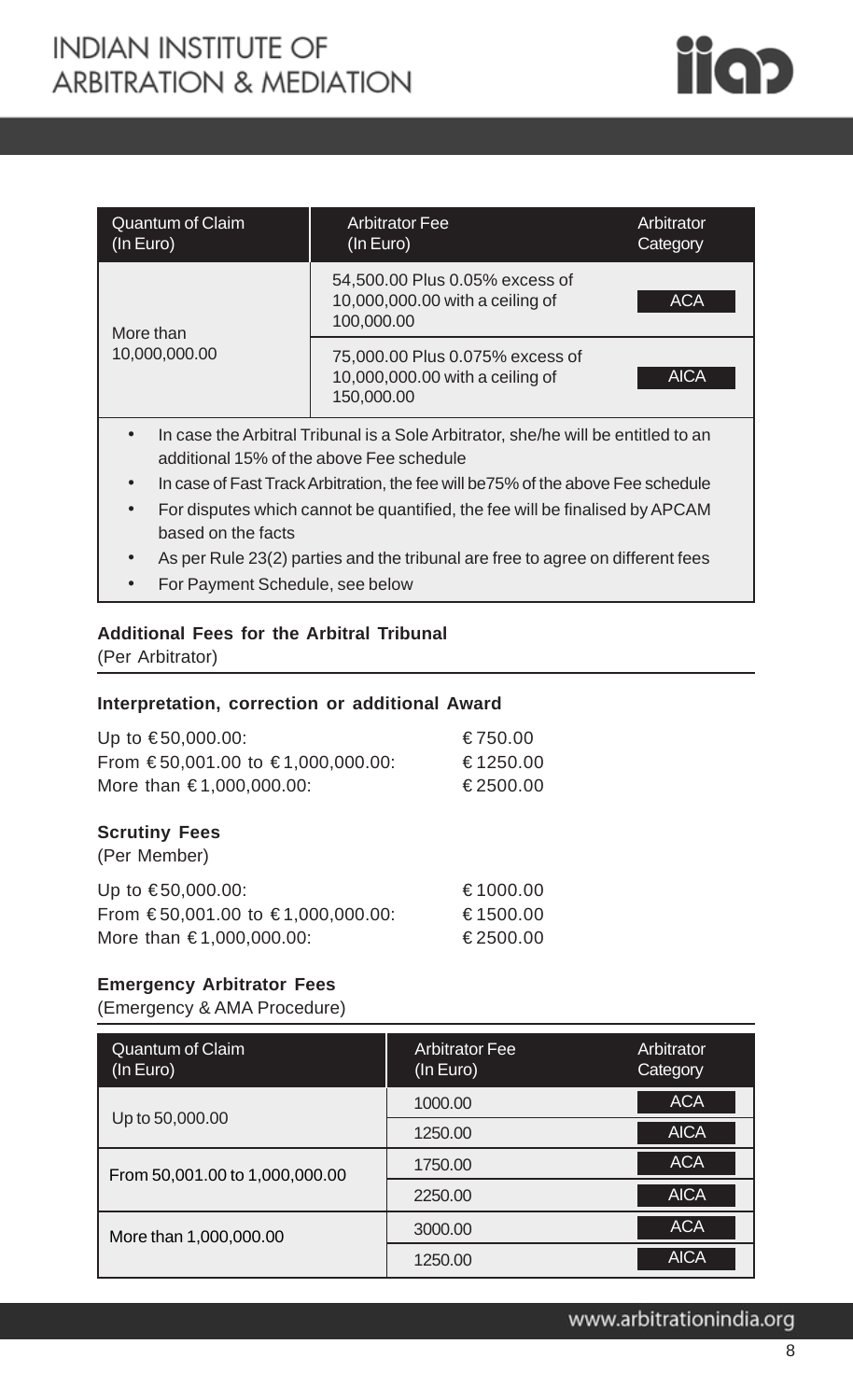

## **Travel, Boarding & Lodging for Arbitrators**

(Per Member)

| <b>Local Sitting</b>      | Travelling allowance of €75.00 per sitting.                                                                                                          |
|---------------------------|------------------------------------------------------------------------------------------------------------------------------------------------------|
| <b>Outstation Sitting</b> | Actuals by Air and out-of-pocket expenses at actuals for board-<br>ing, lodging and local transport subject to maximum of $\epsilon$<br>350.00/ day. |

#### **APCAM ADMINISTRATIVE FEE**

| <b>Quantum of Claim</b> | <b>Administrative Fee</b>                                                      |
|-------------------------|--------------------------------------------------------------------------------|
| (In Euro)               | (In Euro)                                                                      |
| Upto 50,000.00          | 2000.00                                                                        |
| From 50,001.00          | 2000.00                                                                        |
| to 500,000.00           | Plus 0.75% excess of 50,000.00                                                 |
| From 500,001.00         | 5375.00                                                                        |
| to 1,000,000.00         | Plus 0.35% excess of 50,000.00                                                 |
| From 1,000,001.00       | 7125.00                                                                        |
| to 5,000,000.00         | Plus 0.10% excess of 1,000,000.00                                              |
| From 5,000,001.00       | 11,125.00                                                                      |
| to 10,000,000.00        | Plus 0.05% excess of 5,000,000.00                                              |
| More than 10,000,000.00 | 13,625.00<br>Plus 0.02% excess of 10,000,000.00<br>with a ceiling of 25,000.00 |
|                         |                                                                                |

- For disputes which cannot be quantified, the fee will be finalised by APCAM based on the facts
- For Payment Schedule, see below

#### **Emergency Arbitration Administrative Fees**

(Emergency & AMA Procedure)

| <b>Administrative Fee</b><br>(In Euro) |
|----------------------------------------|
| 750.00                                 |
| 1250.00                                |
| 2000.00                                |
|                                        |

• For disputes which cannot be quantified, the fee will be finalised by APCAM based on the facts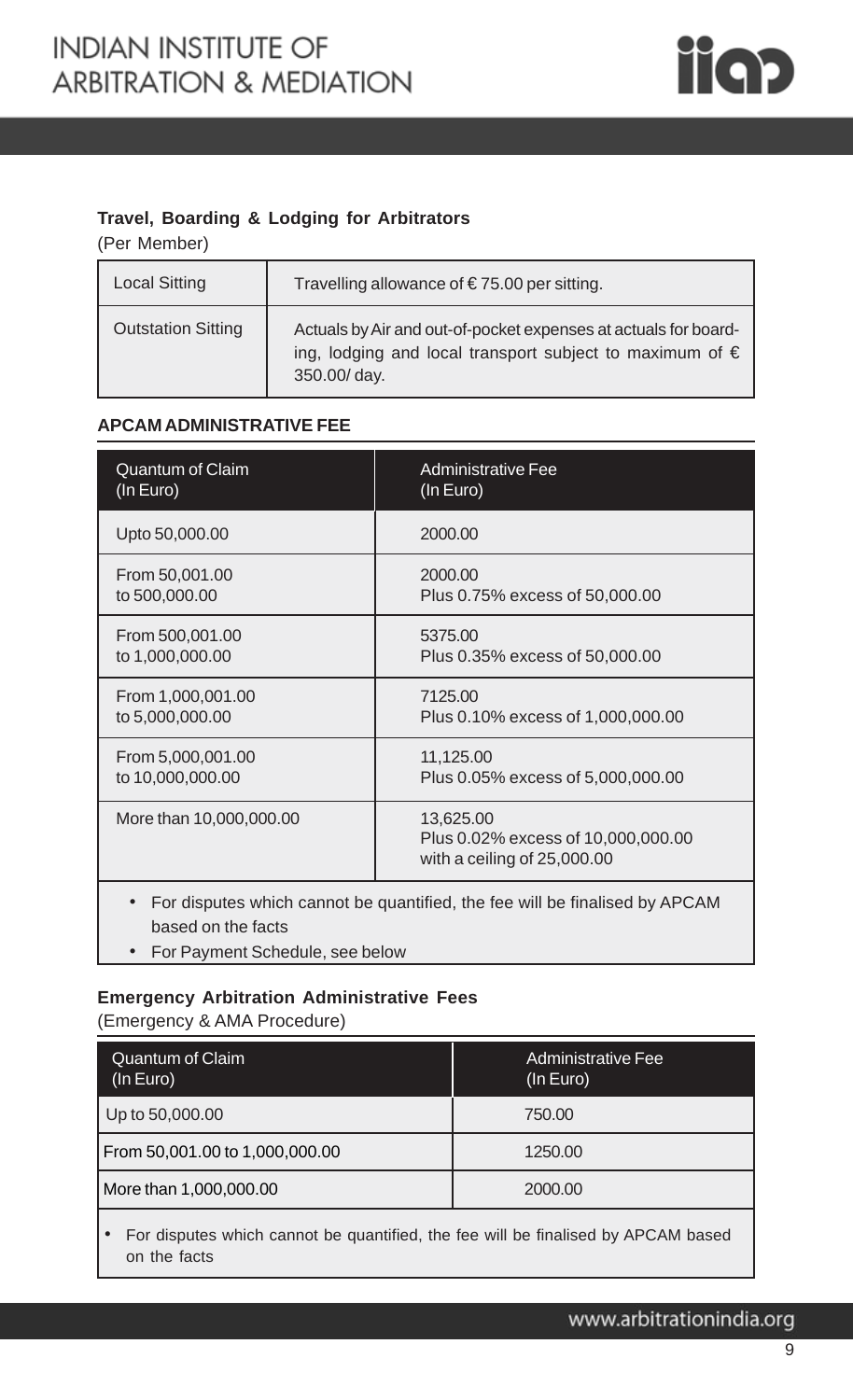

#### **FEE PAYMENT SCHEDULE**

#### **Registration Charges**

- Filing fee to be paid by the Claimant on filing of Notice of Arbitration.
- Application filing fee to be paid by the party making the application.

#### **Arbitral Tribunal & Administrative Fee**

- 25% To be deposited by the Claimant at the time of filing the Claim statement.
- 25% To be deposited by the respondent at the time of filing the Response or Statement of Defense.
- 30% To be deposited by the Parties [Claimant and Respondent(s)] equally within 10 days of the completion of pleadings.
- 20% To be deposited by the Parties [Claimant and Respondent(s)] equally before the hearing date.
- Balance To be deposited by the Parties [Claimant and Respondent(s)] within 10 days after the matter is reserved for award.

In case of emergency arbitration, the entire fee to be deposited by the Party making the application at the time of filing the application.

#### **Rentals of Conference Rooms**

The parties shall also pay rentals for the conference rooms and the related miscellaneous charges as fixed by the centre. Miscellaneous charges shall include transcription, translation, stenography, interpretation, copying and similar services and also refreshment charges.

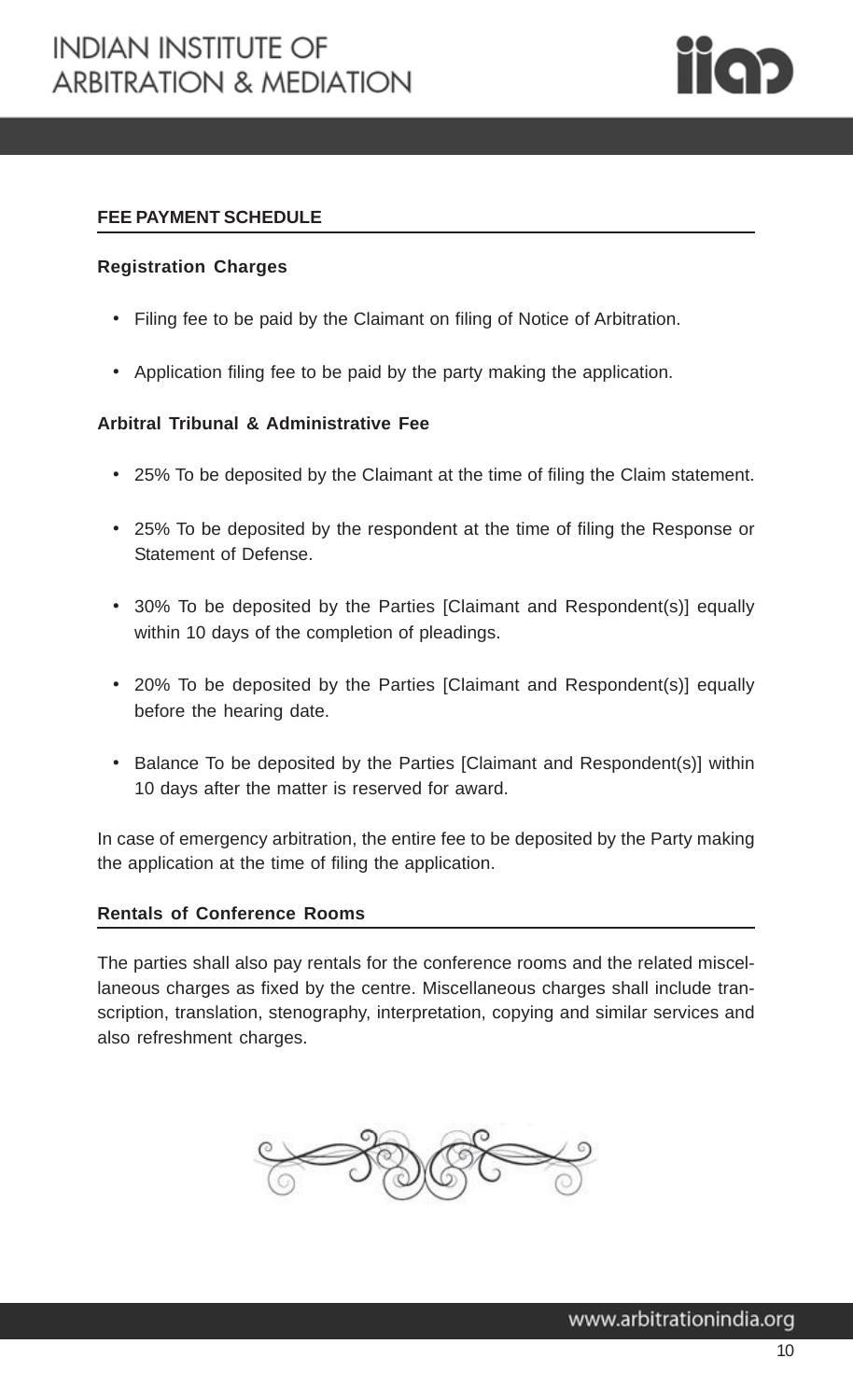

#### **Appendix – 4**

# **MISCELLANEOUS - PART I** *(Applicable to IIAM Cochin)*

#### **RENT FOR IIAM CONFERENCE ROOMS**

**Abraham Lincoln Hall** (Capacity – 12 PAX | A/c): INR 1000.00 up to 1.00 hour INR 2000.00 up to 3.00 hours INR 500.00 for every additional 1.00 hour or part thereof

**Warren Burger Hall** (Capacity – 18 PAX | A/c): INR 1000.00 up to 1.00 hour INR 2000.00 up to 3.00 hours INR 500.00 for every additional 1.00 hour or part thereof

**Albert Einstein Hall** (Capacity – 7 PAX | A/c): INR 750.00 up to 1.00 hour INR 1500.00 up to 3.00 hours INR 350.00 for every additional 1.00 hour or part thereof

#### **SUPPLEMENTARY**

| <b>LCD Projector /</b><br><b>TV Screen:</b>          | INR 200.00 up to 3.00 hours<br>INR 75.00 for every additional 1.00 hour or part thereof                               |  |
|------------------------------------------------------|-----------------------------------------------------------------------------------------------------------------------|--|
| Stenographer:                                        | Rates on actuals                                                                                                      |  |
| <b>Photocopy and print out:</b> INR 10.00 (Per page) |                                                                                                                       |  |
| Coffee / Snacks /<br><b>Executive Lunch:</b>         | Rates on actuals                                                                                                      |  |
| <b>Staff Over-time:</b><br>and Public holidays)      | (Beyond 5.30 pm Mon - Fri   Beyond 1.30 pm Saturdays   Sundays                                                        |  |
|                                                      | INR 100.00 up to 1.00 hour<br>INR 200.00 up to 3.00 hours<br>INR 75.00 for every additional 1.00 hour or part thereof |  |

www.arbitrationindia.org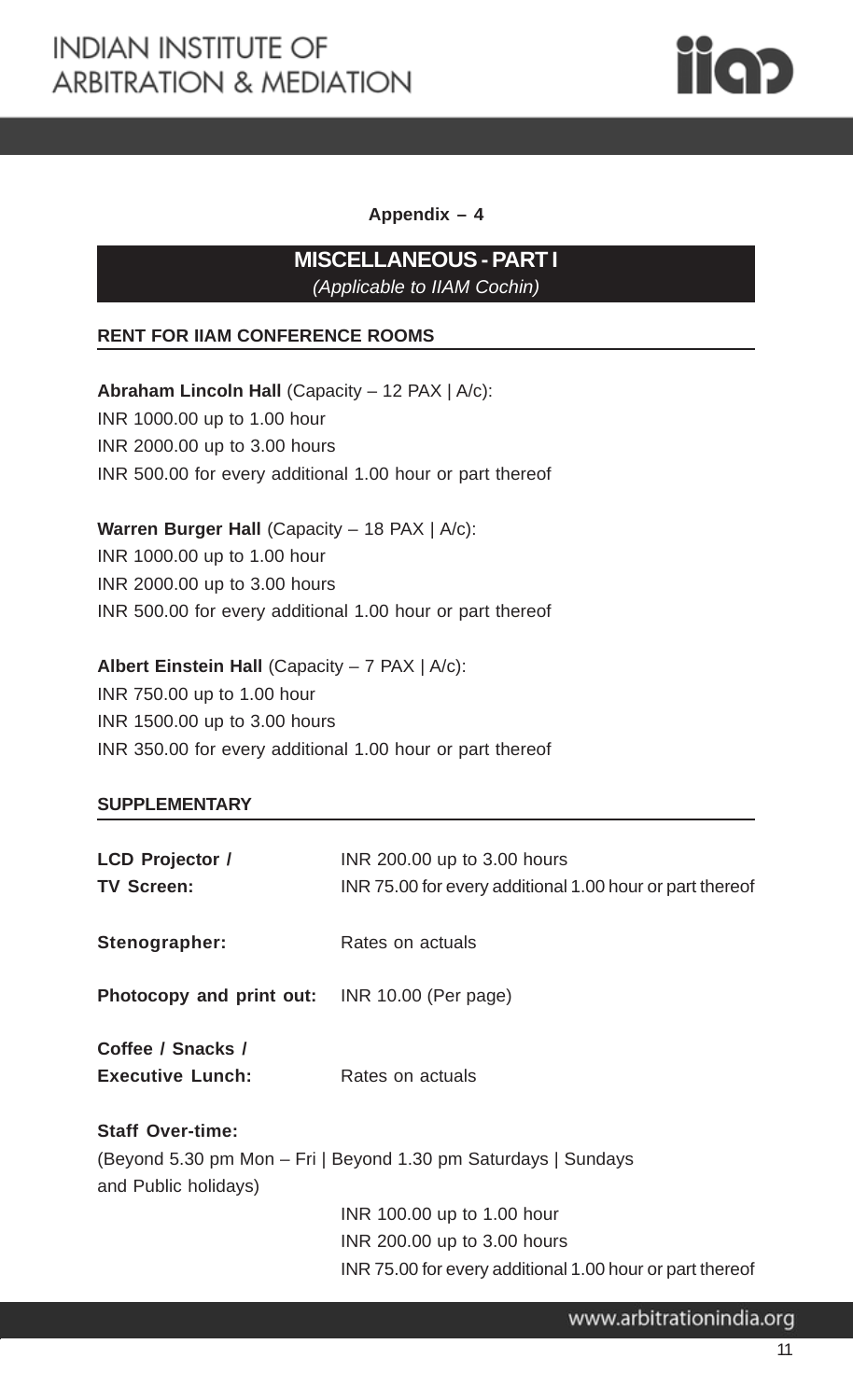

#### **TERMS**

- The Arbitral Tribunal and Administrative Fee (fee) will be fixed based on the claim statement, provided that where, apart from the claim, a counter-claim has been submitted, the fee will be fixed based on the claim or counter claim, whichever is higher.
- The balance fee will be calculated, considering the charges pending and scrutiny fee, if applicable.
- The fee shall be payable in equal shares by the parties, provided that where one party fails to pay his share, the other party may pay that share, provided further that where the other party also does not pay the aforesaid share in respect of the claim or the counter-claim, the arbitral tribunal may suspend or terminate the arbitral proceedings in respect of such claim or counter-claim, as the case may be.
- If the amount referred in a domestic arbitration is in a currency other than Indian Rupees, it shall be converted into Rupees at the current official rate of exchange.
- The arbitrator fee shall not carry any GST. All other payment shall carry additional 18% GST.
- The arbitrator fee shall be made by cheque in the name of the arbitrator. All other payment shall be made by cheque payable to "Indian Institute of Arbitration & Mediation". Payment may also be made by bank transfer to our bank account.

The bank account details are as follows: Name of beneficiary: Indian Institute of Arbitration & Mediation A/c. with: Federal Bank, Panampilly Nagar Branch, Ernakulam 36, Kerala A/c. No.: 13160200018361 IFSC Code: FDRL0001316

For identification of remittance, the parties are requested to include in the remittance details the party name and case number. To help us to track the deposit, please send a copy of the remittance record, once the funds are transferred.

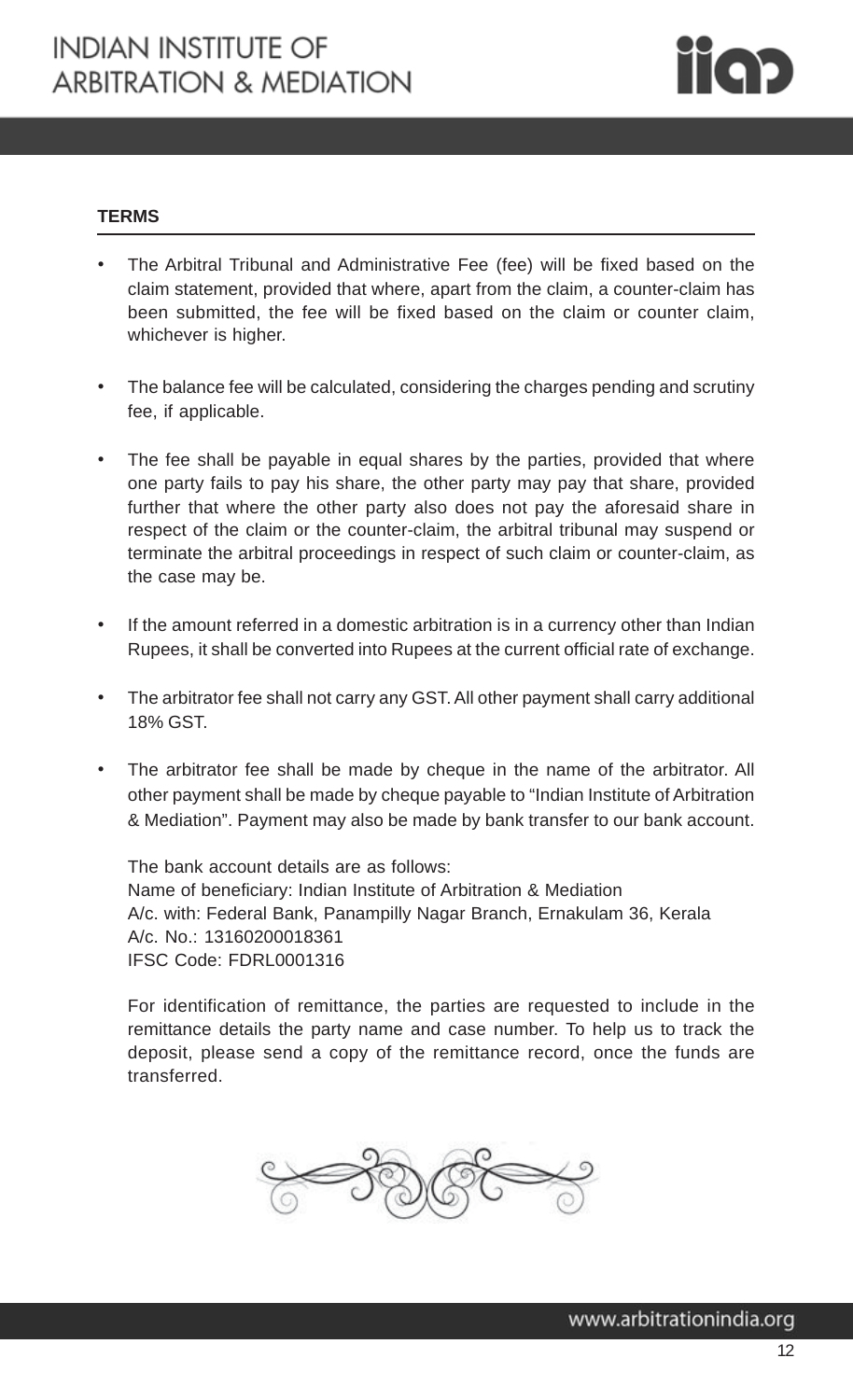

# **MISCELLANEOUS - PART II**

*(Applicable to IIAM Delhi)*

#### **RENT FOR IIAM CONFERENCE ROOMS**

**Abraham Lincoln Hall** (Capacity – 10 PAX | A/c): INR 4500.00 up to 3.00 hours INR 1250.00 for every additional 1.00 hour or part thereof

**Roscoe Pound Hall** (Capacity – 10 PAX | A/c): INR 4500.00 up to 3.00 hours INR 1250.00 for every additional 1.00 hour or part thereof

**Nelson Mandela Hall** (Capacity – 12 PAX | A/c): INR 5000.00 up to 3.00 hours INR 1400.00 for every additional 1.00 hour or part thereof

**St. Teresa Hall** (Capacity – 6 PAX | A/c): INR 2500.00 up to 3.00 hours INR 700.00 for every additional 1.00 hour or part thereof

**Mahatma Gandhi Hall** (Capacity – 23 PAX | A/c): INR 8500.00 up to 3.00 hours INR 2500.00 for every additional 1.00 hour or part thereof

#### **SUPPLEMENTARY**

#### **Complimentary services:**

- Tea/coffee and biscuits
- Valet car parking

#### **Additional Services:**

**Stenographer:** INR 1500.00

| <b>Executive Lunch:</b> | INR 450.00 (Veg)     |
|-------------------------|----------------------|
|                         | INR 550.00 (Non-veg) |

**Arbitrator pick-up & drop facility from Delhi NCR:** INR 1000.00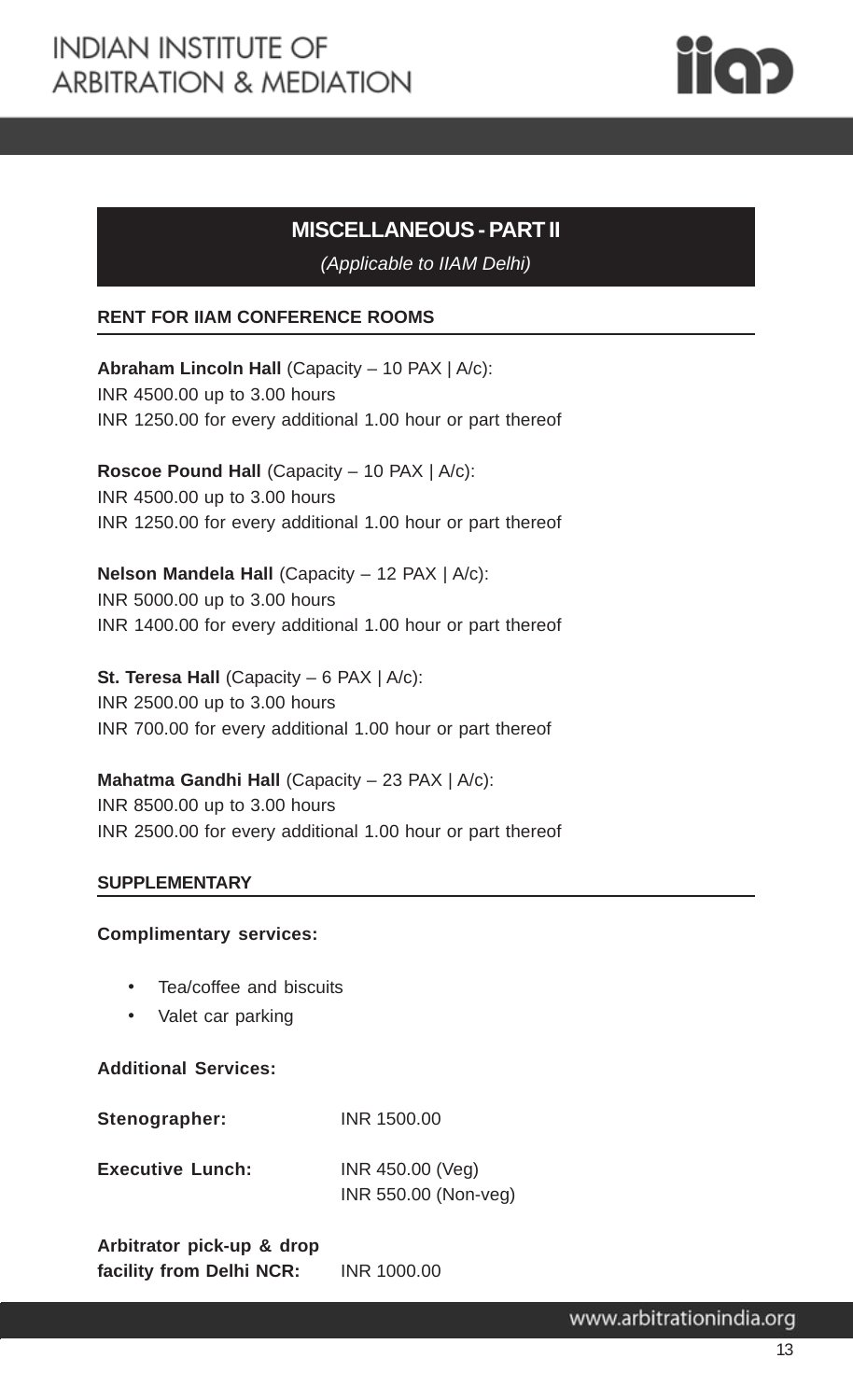

#### **Photocopy and print out:** INR 10.00 (Per page)

**Video conferencing:** INR 500.00 (Per hour)

#### **Staff Over-time:**

(Beyond 5.30 pm Mon – Fri | Beyond 1.30 pm Saturdays | Sundays and Public holidays) INR 350.00 up to 3.00 hours

INR 100.00 for every additional 1.00 hour or part thereof

#### **TERMS**

- The Arbitral Tribunal and Administrative Fee (fee) will be fixed based on the claim statement, provided that where, apart from the claim, a counter-claim has been submitted, the fee will be fixed based on the claim or counter claim, whichever is higher.
- The balance fee will be calculated, considering the charges pending and scrutiny fee, if applicable.
- The fee shall be payable in equal shares by the parties, provided that where one party fails to pay his share, the other party may pay that share, provided further that where the other party also does not pay the aforesaid share in respect of the claim or the counter-claim, the arbitral tribunal may suspend or terminate the arbitral proceedings in respect of such claim or counter-claim, as the case may be.
- If the amount referred in a domestic arbitration is in a currency other than Indian Rupees, it shall be converted into Rupees at the current official rate of exchange.
- All payment shall be made by cheque payable to "Indian Institute of Arbitration & Mediation, Delhi". Payment may also be made by bank transfer to our bank account. The bank account details are as follows:

Name of beneficiary: Indian Institute of Arbitration & Mediation, Delhi A/c. with: HDFC Bank, Kalkaji Branch, CC31, Kalkaji, New Delhi – 110019 A/c. No.: 50200053720870 IFSC Code: HDFC0000271

For identification of remittance, the parties are requested to include in the remittance details the party name and case number. To help us to track the deposit, please send a copy of the remittance record, once the funds are transferred.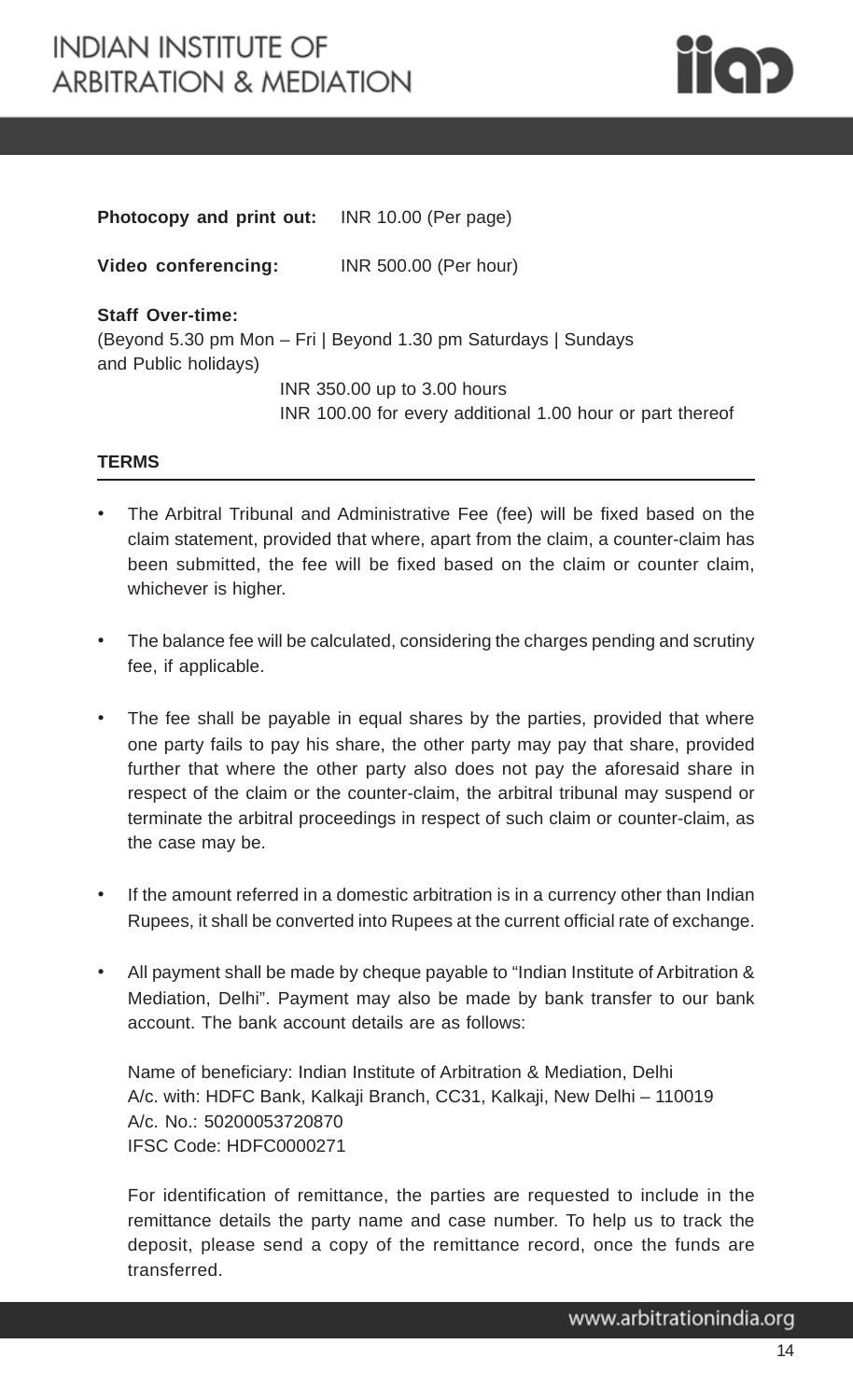

# **MISCELLANEOUS - PART III**

*(Applicable to Online Arbitration)*

#### **RENT FOR EDRA-MEET VIRTUAL ROOMS**

(Capacity – 17 PAX):

#### **Usage Plan:**

Upto 30 minutes – FREE INR 75.00 up to 2.00 hours INR 30.00 for every additional 1.00 hour or part thereof

#### **Monthly Plan:**

INR 1500 – Upto 50 hours INR 2500 – Upto 100 hours

• The customized e-Dispute Resolution Application for conducting arbitration virtually, with designated space for Arbitral Tribunal, claimants and respondents and also specified space for Tribunal Secretariat. For details log on to www.edrameet.com

#### **RENT FOR ZOOM ONLINE PLATFORM**

INR 500.00 up to 3.00 hours INR 75.00 for every additional 1.00 hour or part thereof